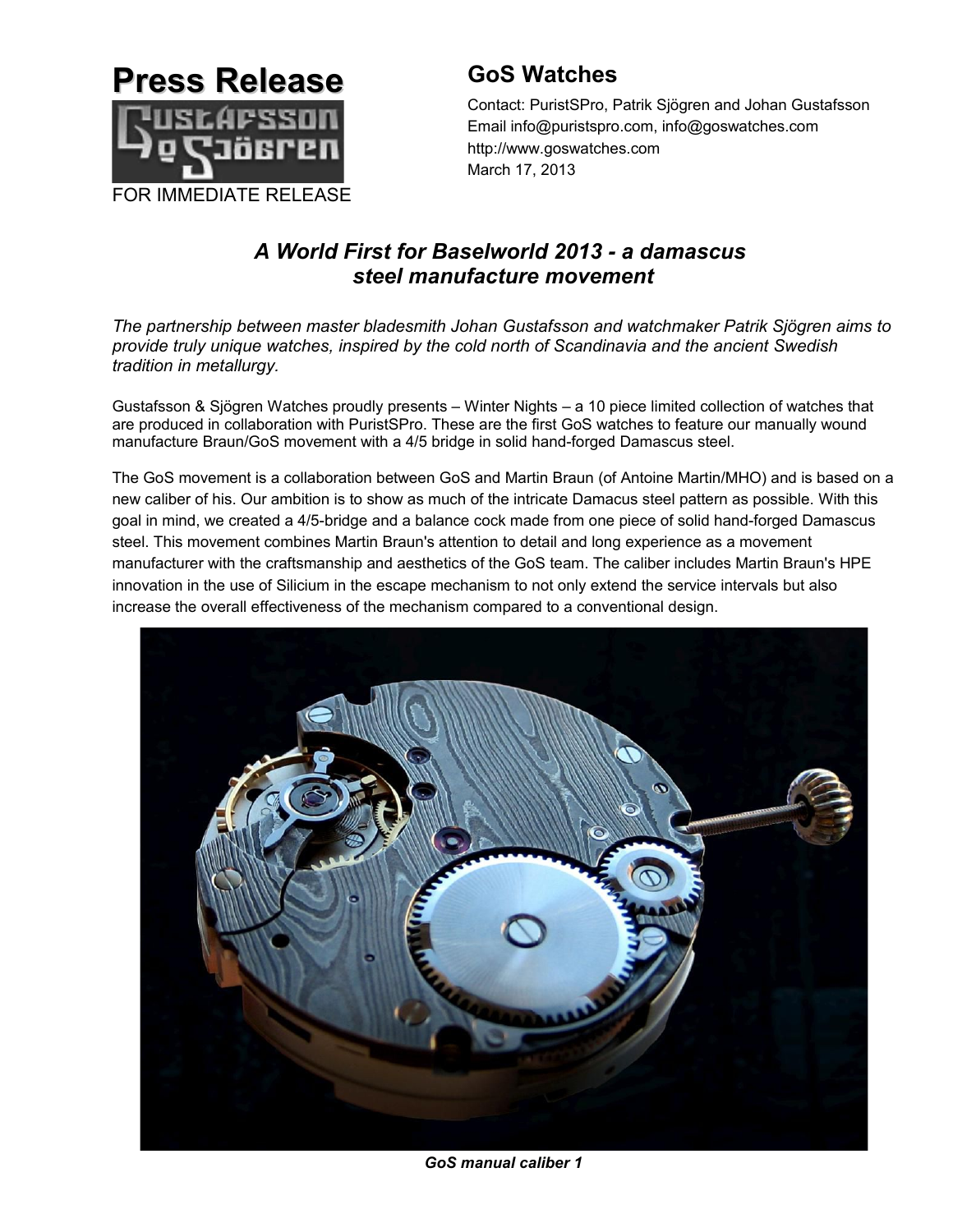Patrik Sjögren finishes the movement parts made from damascus steel to give a good balance between the raw damascus steel surface and the traditionally high-gloss polished bevelled edges. Finishing damascus steel is very labour intensive as every part is polished, bevelled and etched several times to achieve the final result. The Damascus steel in the Winter Nights GoS movement is forged into the traditional woodgrain pattern, also known as the ladder pattern. This is one of the oldest known damascus steel patterns and is still considered to be one of the most beautiful and expressive patterns.

GoS draws inspiration from Nordic nature and traditions and the Winter Nights is no exception - as it is connected to both sources of inspiration. During the cold and clear winter nights the chances of seeing the spectacular northern lights are the highest and the swirling patterns of the Winter Nights dial is reminiscent of the rapidly changing shapes of the northern lights.



*Winter Nights - Uncolored dial with 18K gold hands*

Winter Nights, "Vinternätter" in Swedish, is also the name of an ancient festival that was first celebrated in pre-Christian Scandinavia. The festival marked the end of summer, the start of the winter, and the beginning of a new year. It was a harvest feast and also a time for honoring the ancestral spirits, the spirits of the land, and the powers of fruitfulness, wisdom, and death. The exact dates varied with the regional weather but it usually occurred during the month of October. This heathen tradition was later transformed into what is now called the "All Hallows' Eve" and "All Saints' Day".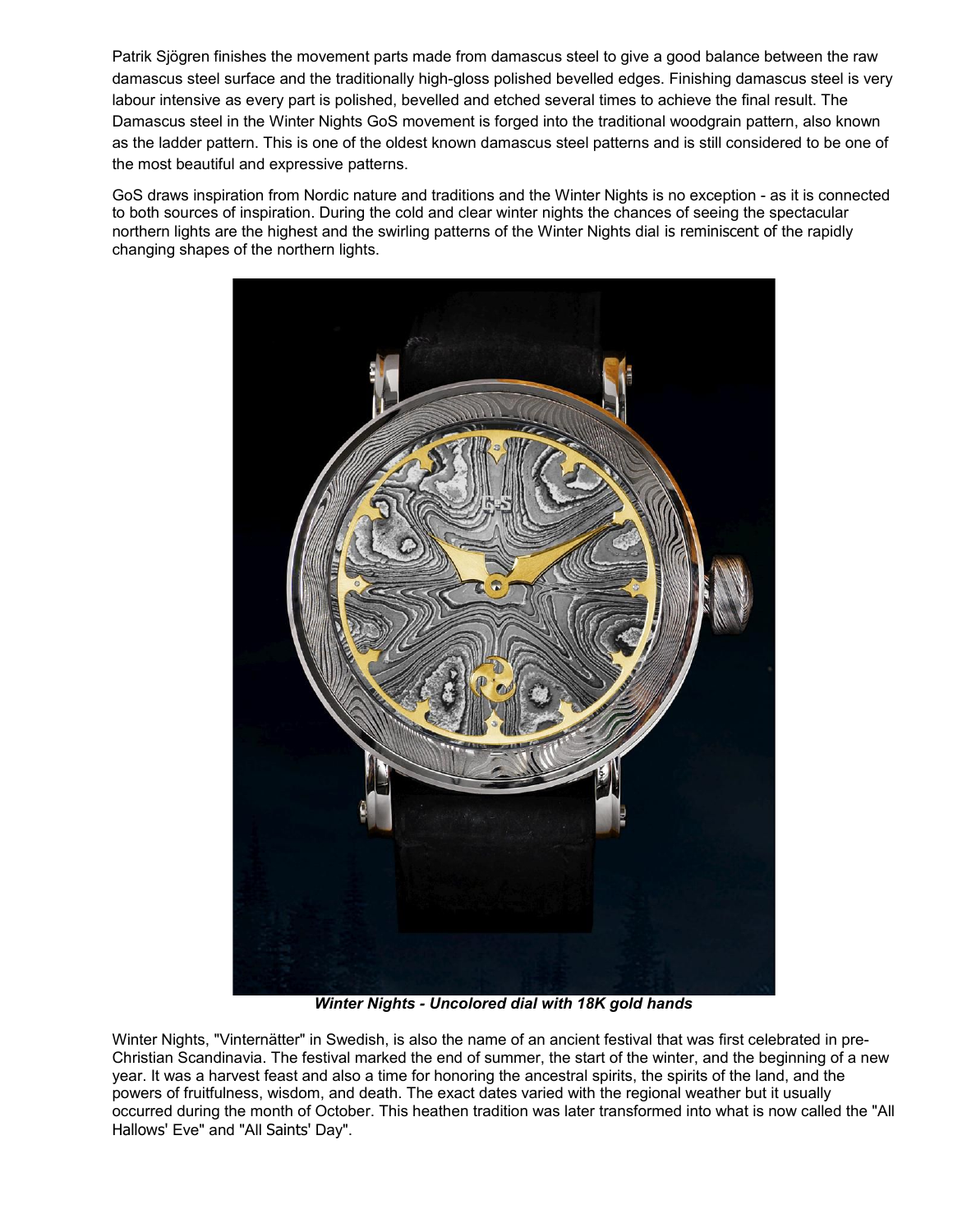The basic element of all watches from Gustafsson & Sjögren is the hand-forged pattern welded steel, also known as damascus steel. Johan Gustafsson applies a true folded damascus steel technique to layers of high grade Swedish tool steels. We use 128 layers in most GoS dials, which we have found gives the best expression for parts of this size. The Winter Nights dials are handforged into a pattern which Johan Gustafsson in 2010 and named Wildflower. Wildflower is semi-symmetrical and has a definite center point, which makes it very suitable for watch dials.



*Winter Nights - Uncoloured dial with 18K gold hands*

Customers can select a dial in natural steel or tempered coloured to a blue/purple nuance. Furthermore, the hands can be either white gold or yellow gold.



*Winter Nights - Uncoloured dial with white gold hands*